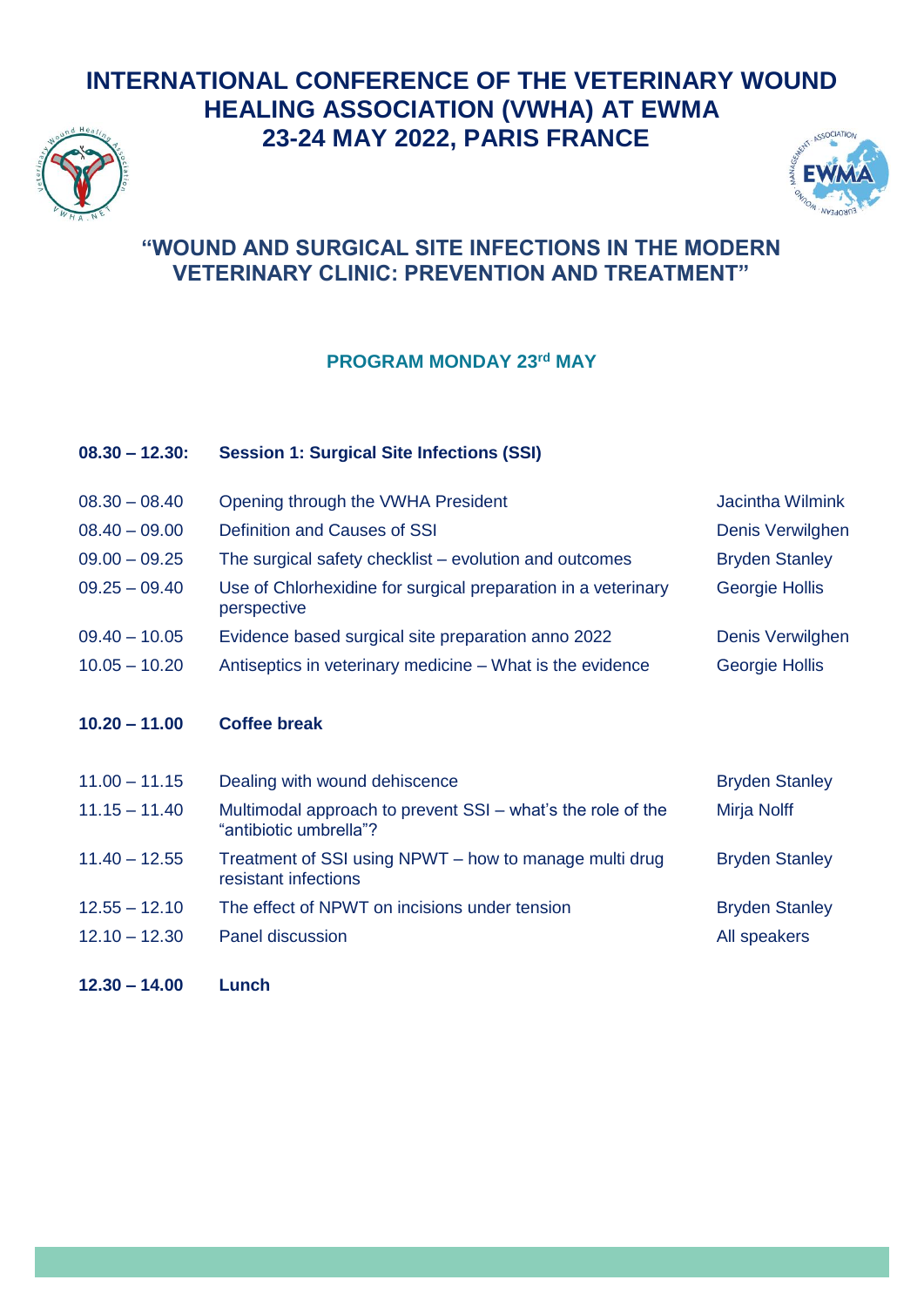



| $14.00 - 16.00$ : | <b>Session 2: Open Wounds</b>                                                                                   |                          |
|-------------------|-----------------------------------------------------------------------------------------------------------------|--------------------------|
| $14.00 - 14.15$   | How to recognize infection in open wounds and when do we<br>need antibiotics – equine and small animal patients | <b>Jacintha Wilmink</b>  |
| $14.15 - 14.30$   | Systemic antibiotics: do they reach the granulating wound?                                                      | <b>Manfred Kietzmann</b> |
| $14.30 - 14.45$   | What is the effect of topical honey during open wound therapy<br>in small animals?                              | <b>Bryden Stanley</b>    |
| $14.45 - 15.00$   | The influence of pH on wound healing and bacterial growth                                                       | Elin Jørgensen           |
| $15.00 - 15.30$   | Laser treatment of open wounds: what does it add?                                                               | <b>Bryden Stanley</b>    |
| $15.30 - 16.00$   | Panel discussion                                                                                                | All speakers             |
|                   |                                                                                                                 |                          |
| $16.00 - 16.15$   | <b>Coffee break</b>                                                                                             |                          |
|                   |                                                                                                                 |                          |
| $16.15 - 18.00$   | Session 3: Celebration of 25 <sup>th</sup> Anniversary of the VWHA                                              |                          |
| $16.15 - 16.20$   | Welcome to the 25 <sup>th</sup> anniversary of the VWHA                                                         | <b>Jacintha Wilmink</b>  |
| $16.20 - 16.45$   | Founding of the VWHA: why and where did we start in 1996                                                        | <b>Derek Knottenbelt</b> |
| $16.45 - 17.00$   | The evolution of wound management products over 25 years                                                        | <b>Sarah Cockbill</b>    |
| $17.00 - 17.15$   | Cutaneous wounds and veterinary dermatology: challenges and<br>developments over 25 years                       | David Lloyd              |
| $17.15 - 17.30$   | The role of pharmacology, toxicology and pharmacy during the<br>treatment of wounds over the past 25 years      | <b>Manfred Kietzmann</b> |
| $17.30 - 17.45$   | VWHA 25 <sup>th</sup> anniversary: where are we now and which<br>challenges do we face?                         | <b>Jacintha Wilmink</b>  |
| $17.45 - 18.00$   | Announcement of honorary members                                                                                | <b>Jacintha Wilmink</b>  |

**18.00 Closure**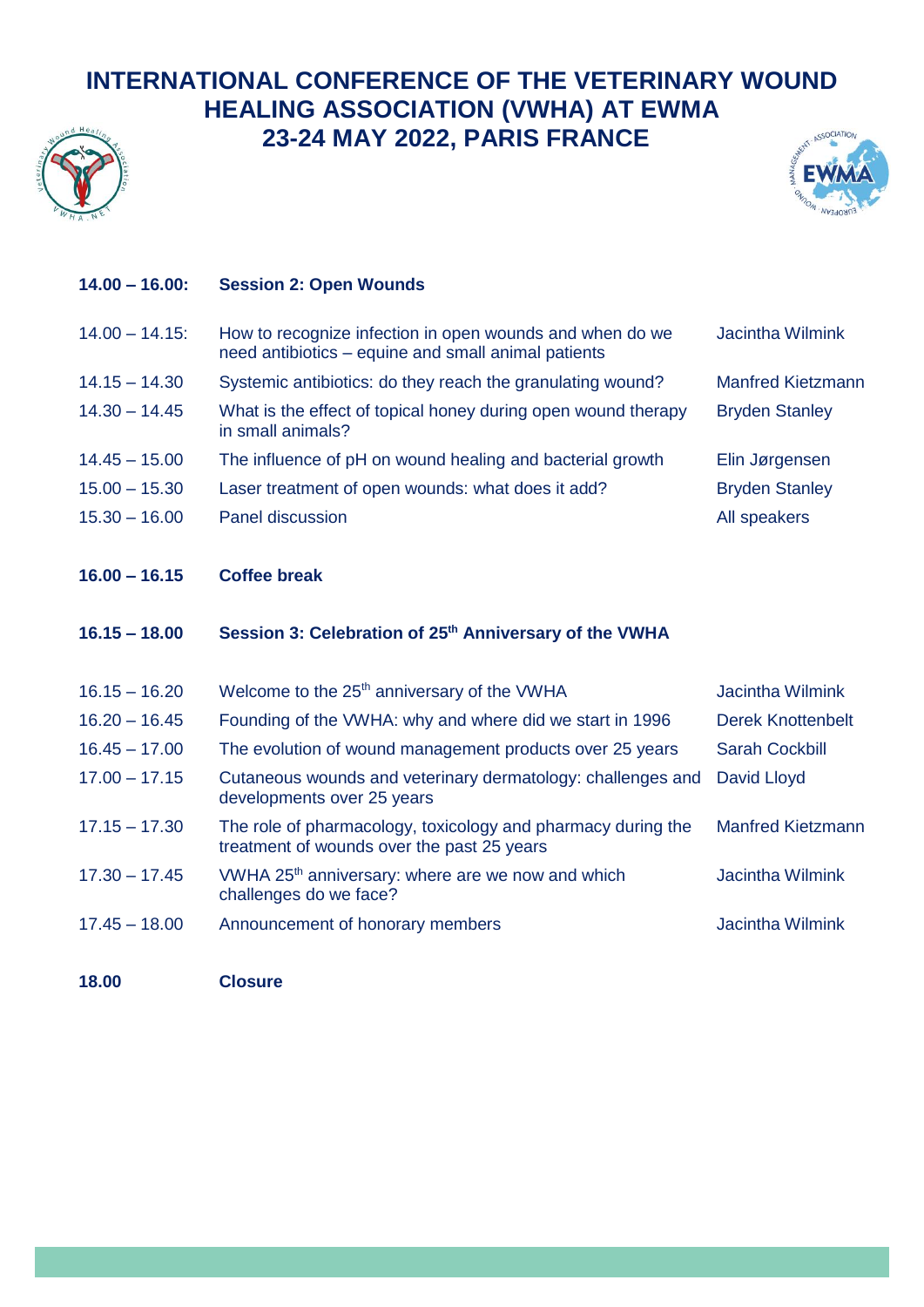



#### **PROGRAM TUESDAY 24th MAY**

#### **08.30 – 10.45 Session 4: Short Communications**

| $08.30 - 08.45$ | Use of a knotless absorbable barbed suture combined with a<br>topical adhesive skin closure system in horses following ventral<br>midline celiotomy: a comparative clinical study | <b>Oliver Lepage</b>               |
|-----------------|-----------------------------------------------------------------------------------------------------------------------------------------------------------------------------------|------------------------------------|
| $08.45 - 09.00$ | Antimicrobial peptide hydrogels for wound care                                                                                                                                    | Rojan Modaresi &<br>Saba Atefyekta |
| $09.00 - 09.15$ | The antimicrobial potential of medium chain monoglycerides in<br>wound healing                                                                                                    | Henk van Faassen                   |
| $09.15 - 09.30$ | Use of a silicone skin extension medical device for equine wound<br>management                                                                                                    | <b>Charlotte Paindaveine</b>       |
| $09.30 - 09.45$ | Management of laminitis-associated subsolar sepsis and solar<br>prolapse as wounds                                                                                                | Jessica Johnson                    |
| $09.45 - 10.00$ | The effects of equine exuberant granulation tissue-derived fibro-<br>blast secretome on skin fibroblast and keratinocyte cultures                                                 | Giulia Lazzarini                   |
| $10.00 - 10.15$ | Case reports for a series of unresponsive equine wounds treated<br>with a nitric oxide generating antimicrobial dressing                                                          | <b>Christopher Wood</b>            |
| $10.15 - 10.30$ | Intra-socket application of medical-grade honey after tooth ex-<br>traction attenuates inflammation and promotes healing                                                          | <b>Frans Pleeging</b>              |
| $10.30 - 10.45$ | Revolutionizing non-conventional wound healing using honey by<br>simultaneously targeting multiple molecular mechanisms                                                           | <b>Frans Pleeging</b>              |

**10.45 – 11.30 Coffee break/ lunch**